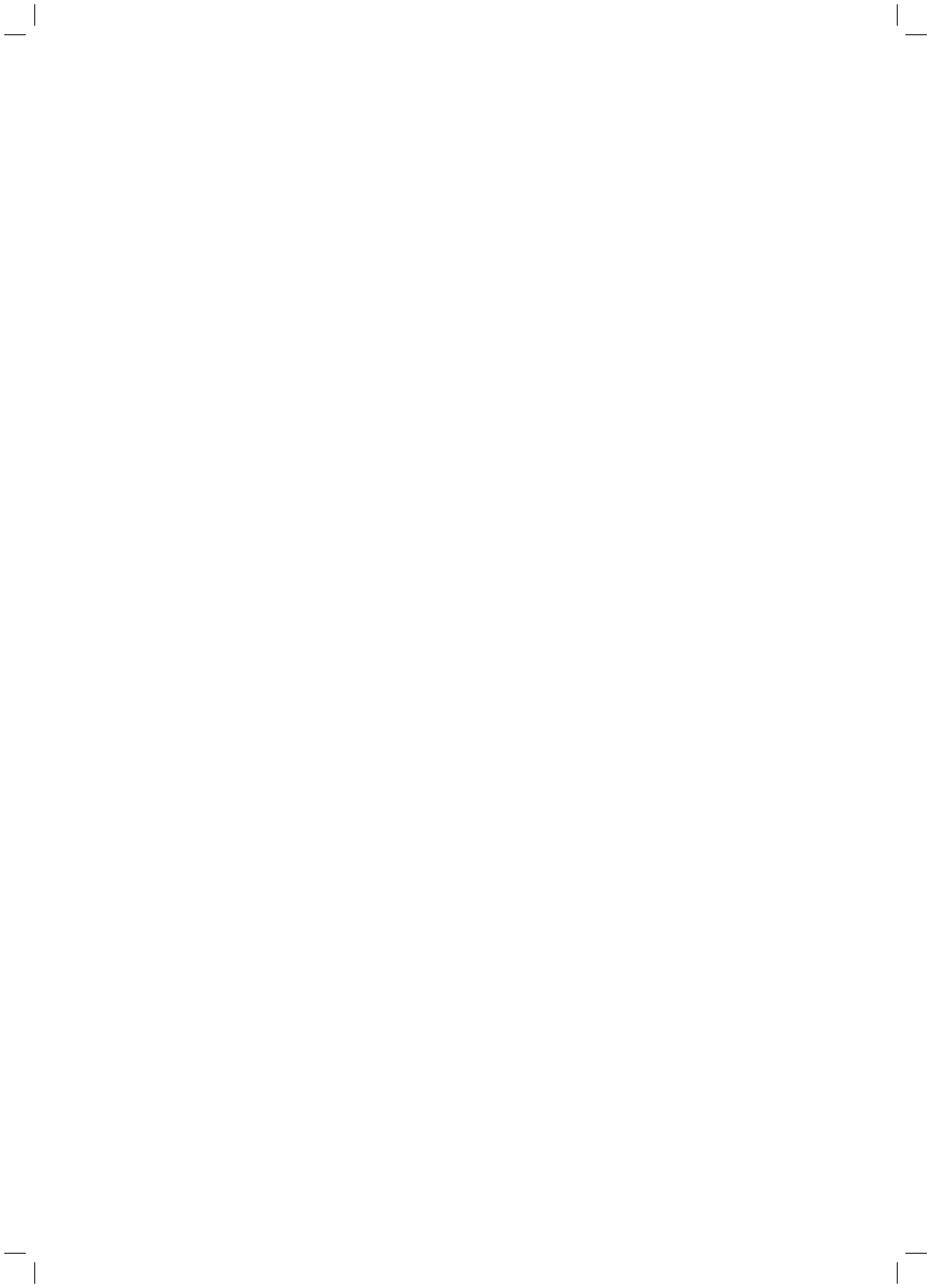

 $\sim$ nec $4$ 

## **Contents**

The number of each flow chart is the same as the number of the clause in the NEC4 Y(Aus)1 Clause to which it primarily relates.

| <b>Acknowledgements</b>                       |                | v              |
|-----------------------------------------------|----------------|----------------|
| <b>Flow Charts</b>                            |                | 1              |
| ALC Flow Chart Y(Aus)1: Security of Payment   |                | 1              |
| DBOC Flow Chart Y(Aus)1: Security of Payment  | Sheets 1 and 2 | $\overline{2}$ |
| ECC Flow Chart Y(Aus)1: Security of Payment   | Sheets 1 and 2 | $\overline{4}$ |
| ECSC Flow Chart YS(Aus)1: Security of Payment | Sheets 1 and 2 | 6              |
| PSC Flow Chart Y(Aus)1: Security of Payment   | Sheets 1 and 2 | 8              |
| PSSC Flow Chart YS(Aus)1: Security of Payment | Sheets 1 and 2 | 10             |
| SC Flow Chart Y(Aus)1: Security of Payment    | Sheets 1 and 2 | 12             |
| SSC Flow Chart YS(Aus)1: Security of Payment  | Sheets 1 and 2 | 14             |
| TSC Flow Chart Y(Aus)1: Security of Payment   | Sheets 1 and 2 | 16             |
| TSSC Flow Chart YS(Aus)1: Security of Payment | Sheets 1 and 2 | 18             |
|                                               |                |                |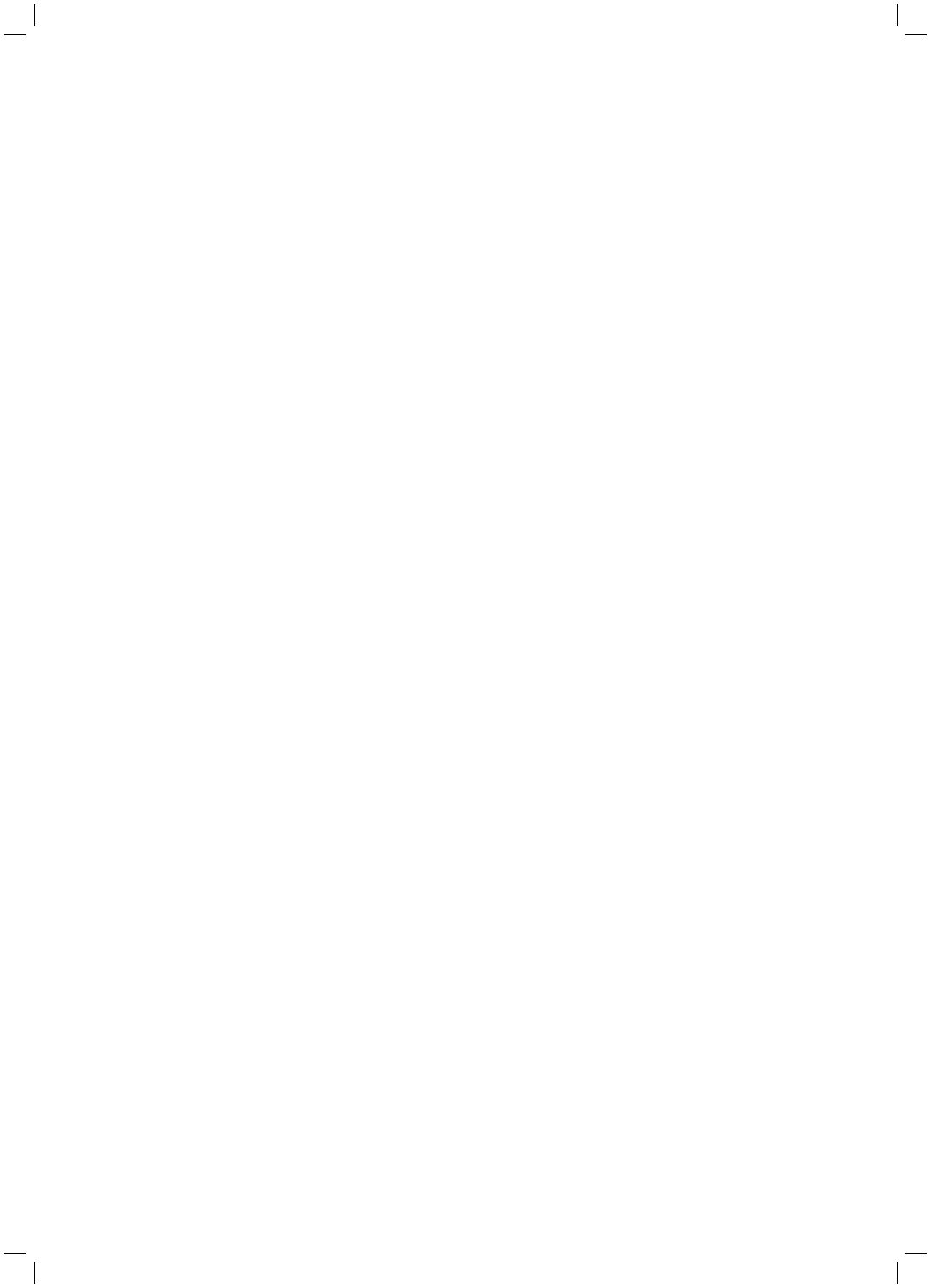

 $\sim$  nec $\alpha$ 

# Acknowledgements

The original NEC was designed and drafted by Dr Martin Barnes then of Coopers and Lybrand with the assistance of Professor J. G. Perry then of the University of Birmingham, T. W. Weddell then of Travers Morgan Management, T. H. Nicholson, Consultant to the Institution of Civil Engineers, A. Norman then of the University of Manchester Institute of Science and Technology and P. A. Baird, then Corporate Contracts Consultant, Eskom, South Africa.

The fourth edition of the NEC suite was produced by the Institution of Civil Engineers through its NEC4 Contract Board.

The NEC4 Contract Board is:

- P. Higgins, BSc (Hons), CEng, FICE (Chair)
- P. T. Cousins, BEng (Tech), DipArb, CEng, MICE, FCIArb
- I. Heaphy, BSc (Hons), FRICS, FCIArb, FCInstCES, MACostE
- S. Jackson, LLB, LLM, MSc, FCIArb, FCInstCES
- S. Rowsell, BSc, CEng, FCIHT, FICE, MCIPS

The Y(Aus) drafting team consisted of:

K. Parr, BA(Laws/Arts), GAICD K. A. Pascoe, MConstrLaw, BEng(Mech), ProfCertArb, FIEAust, CPPM(AIPM)

The Institution of Civil Engineers acknowledges the help given by the NEC4 Contract Board and the drafting team as well as the following organisations:

- Consult Australia
- Pinsent Masons Australia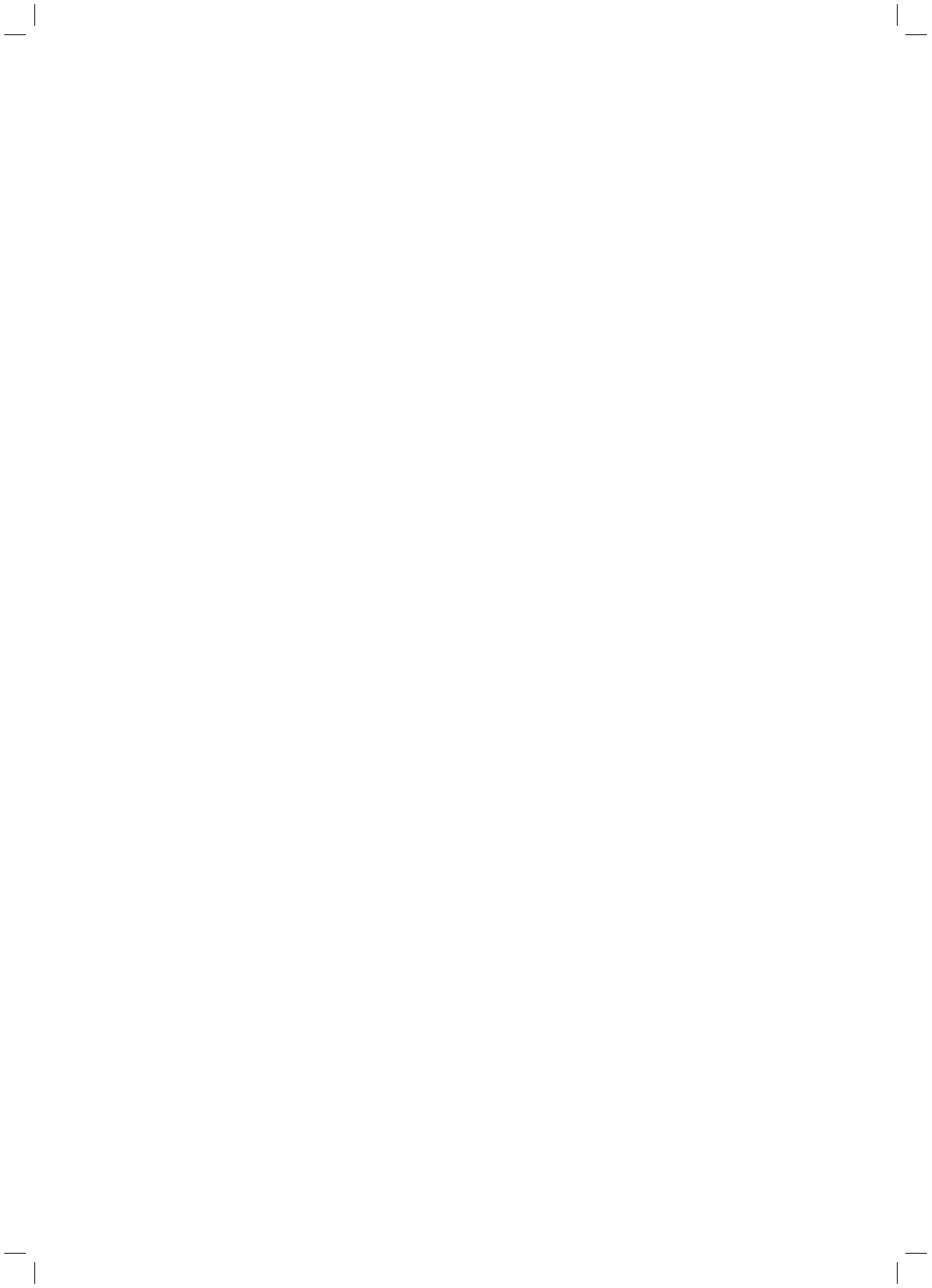$\sim$ nec<sup>4</sup>

#### **ALC FLOW CHART Y(AUS)1: SECURITY OF PAYMENT**

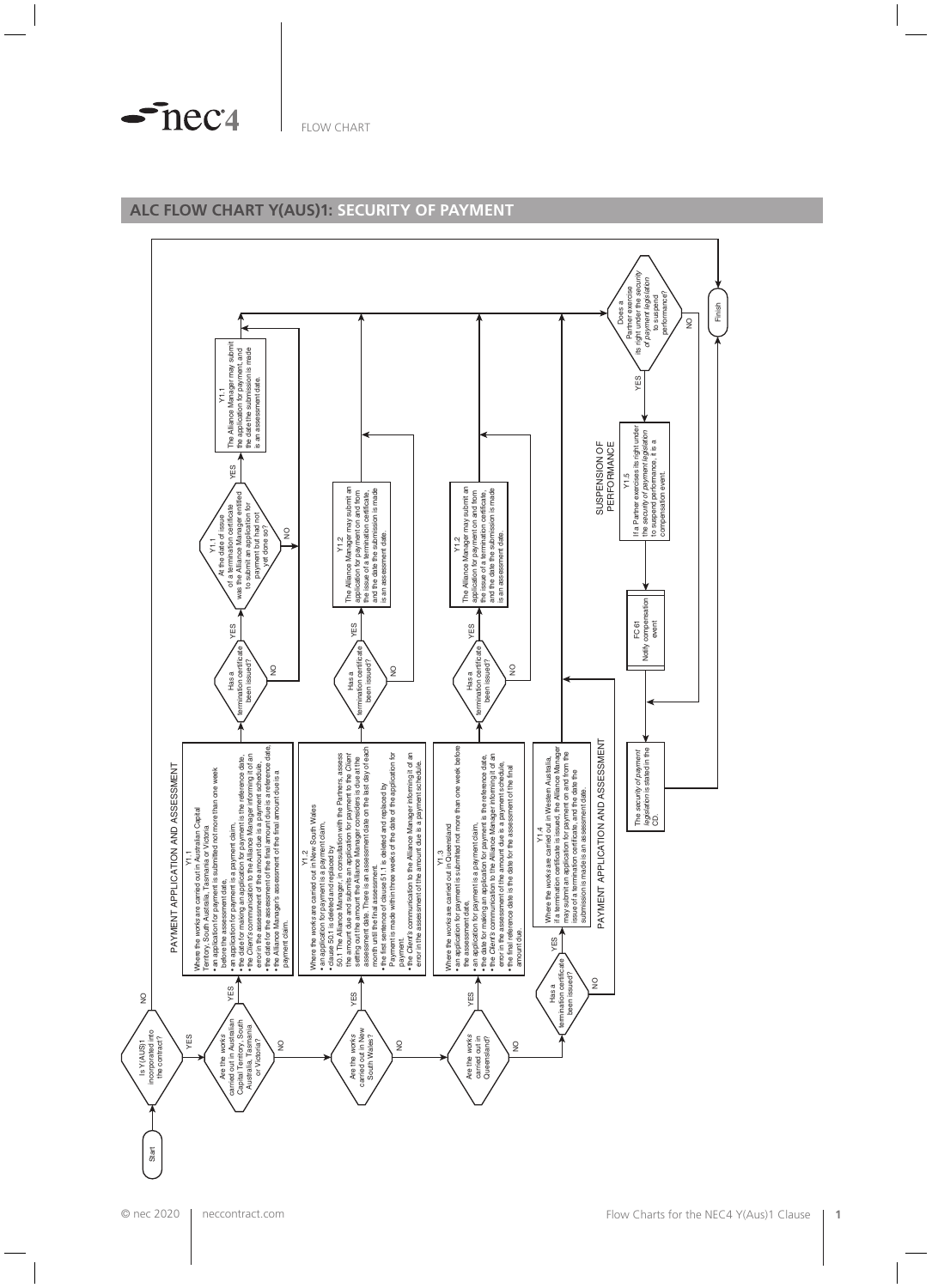$\sim$ nec<sup>4</sup>

#### **DBOC FLOW CHART Y(AUS)1 SHEET 1 OF 2: SECURITY OF PAYMENT**

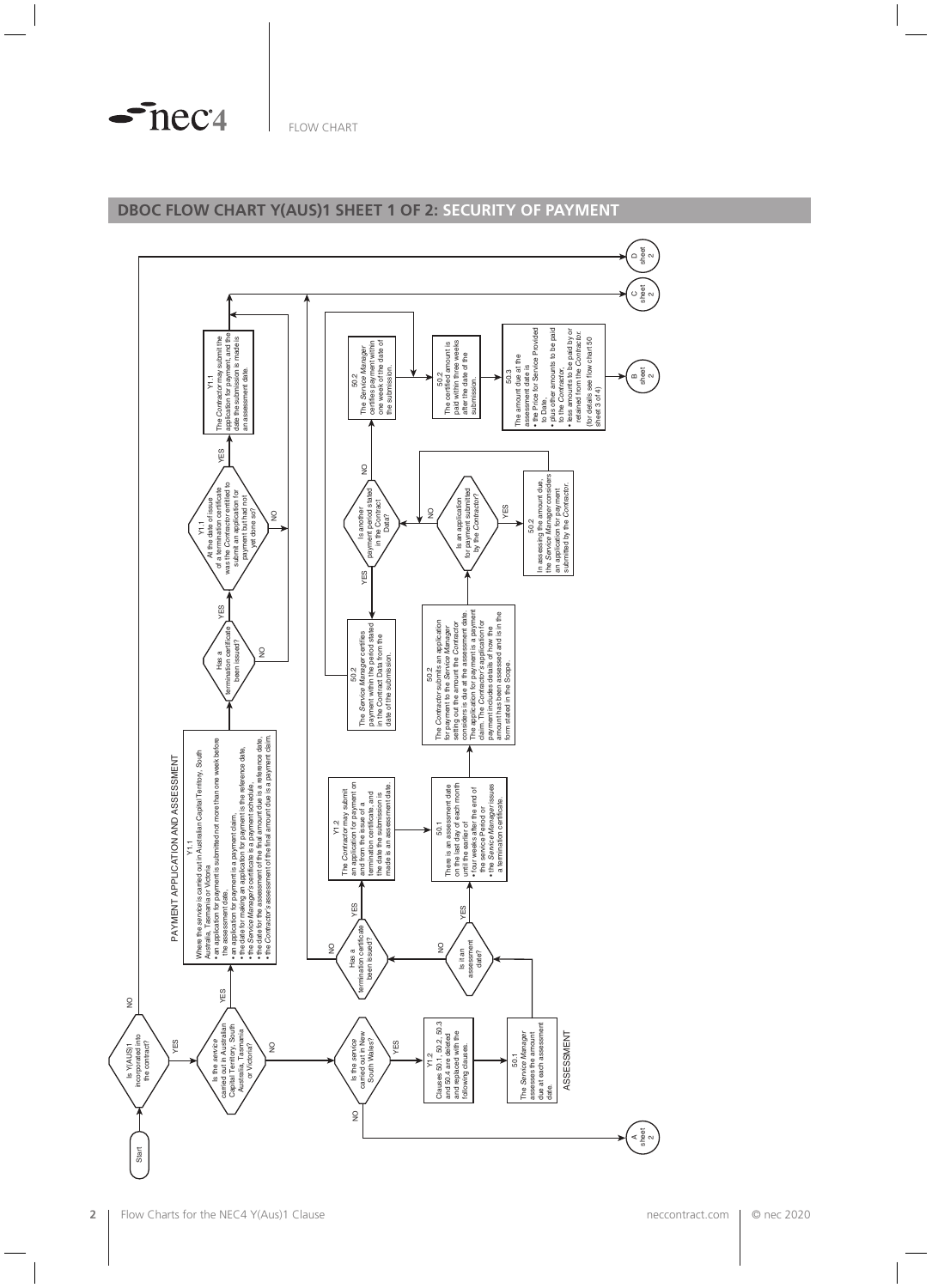

#### **DBOC FLOW CHART Y(AUS)1 SHEET 2 OF 2: SECURITY OF PAYMENT**

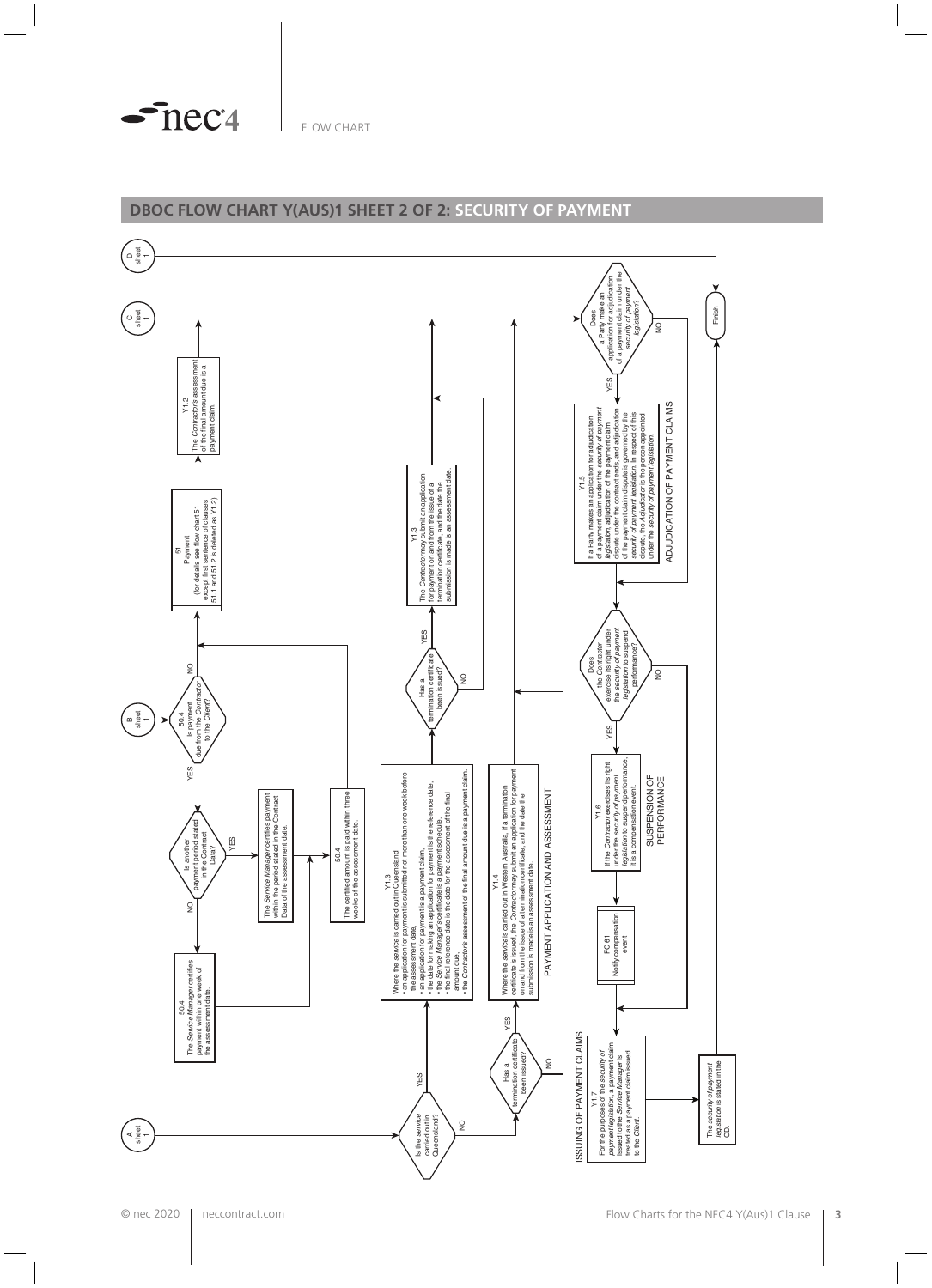$\sim$ nec<sup>4</sup>

#### **ECC FLOW CHART Y(AUS)1 SHEET 1 OF 2: SECURITY OF PAYMENT**

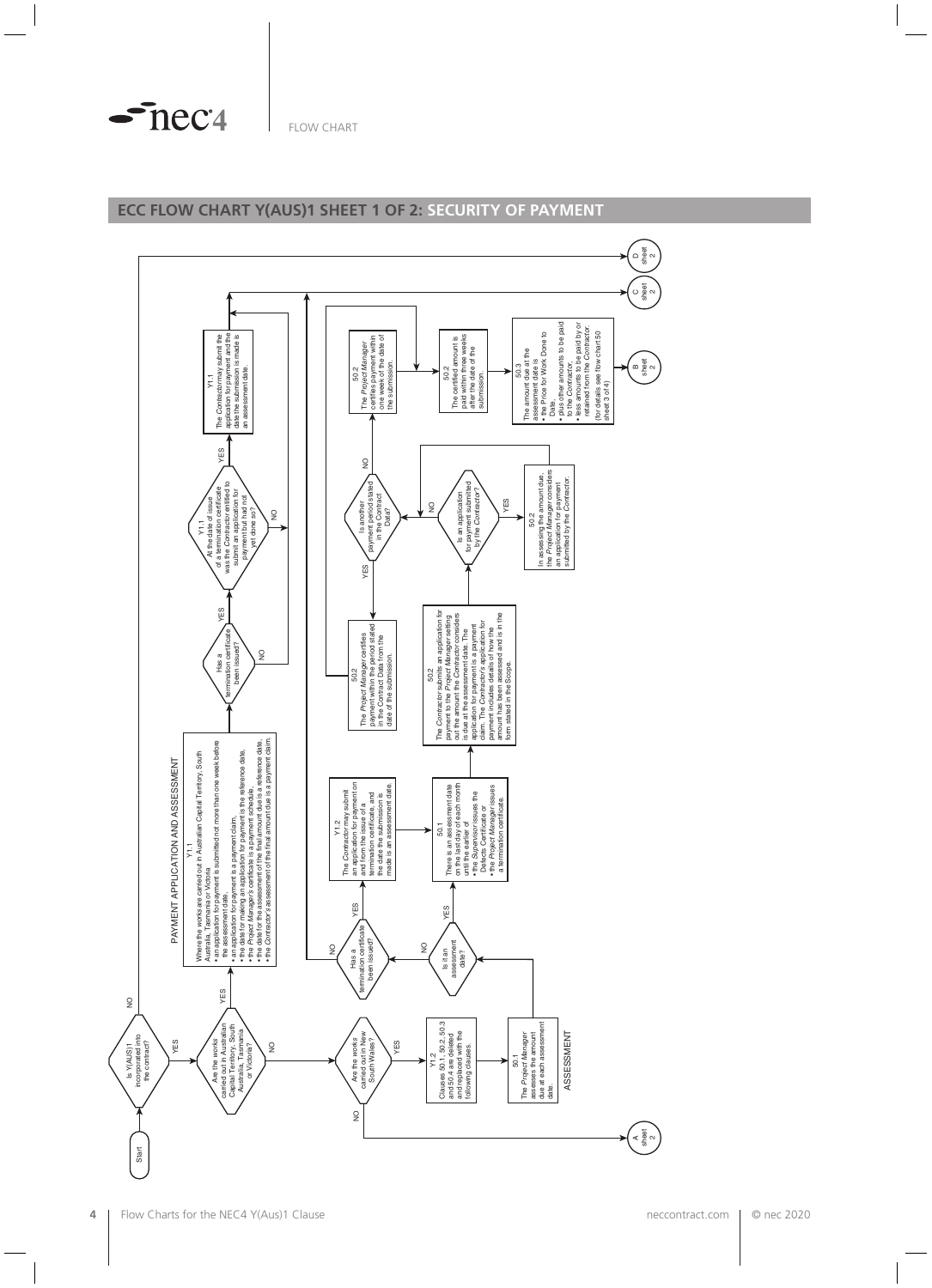

#### **ECC FLOW CHART Y(AUS)1 SHEET 2 OF 2: SECURITY OF PAYMENT**

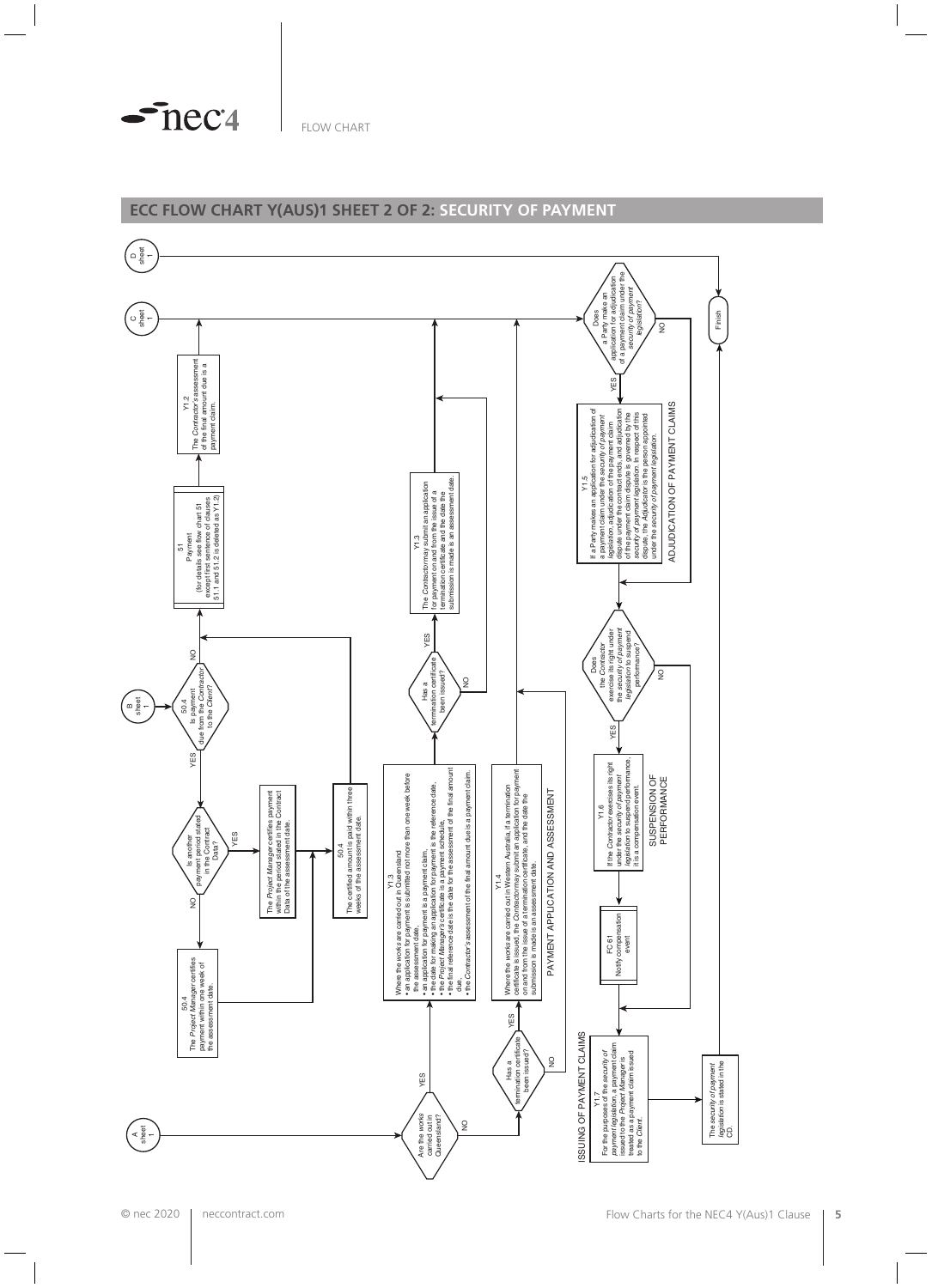$\sim$ nec<sup>4</sup>

#### **ECSC FLOW CHART YS(AUS)1 SHEET 1 OF 2: SECURITY OF PAYMENT**

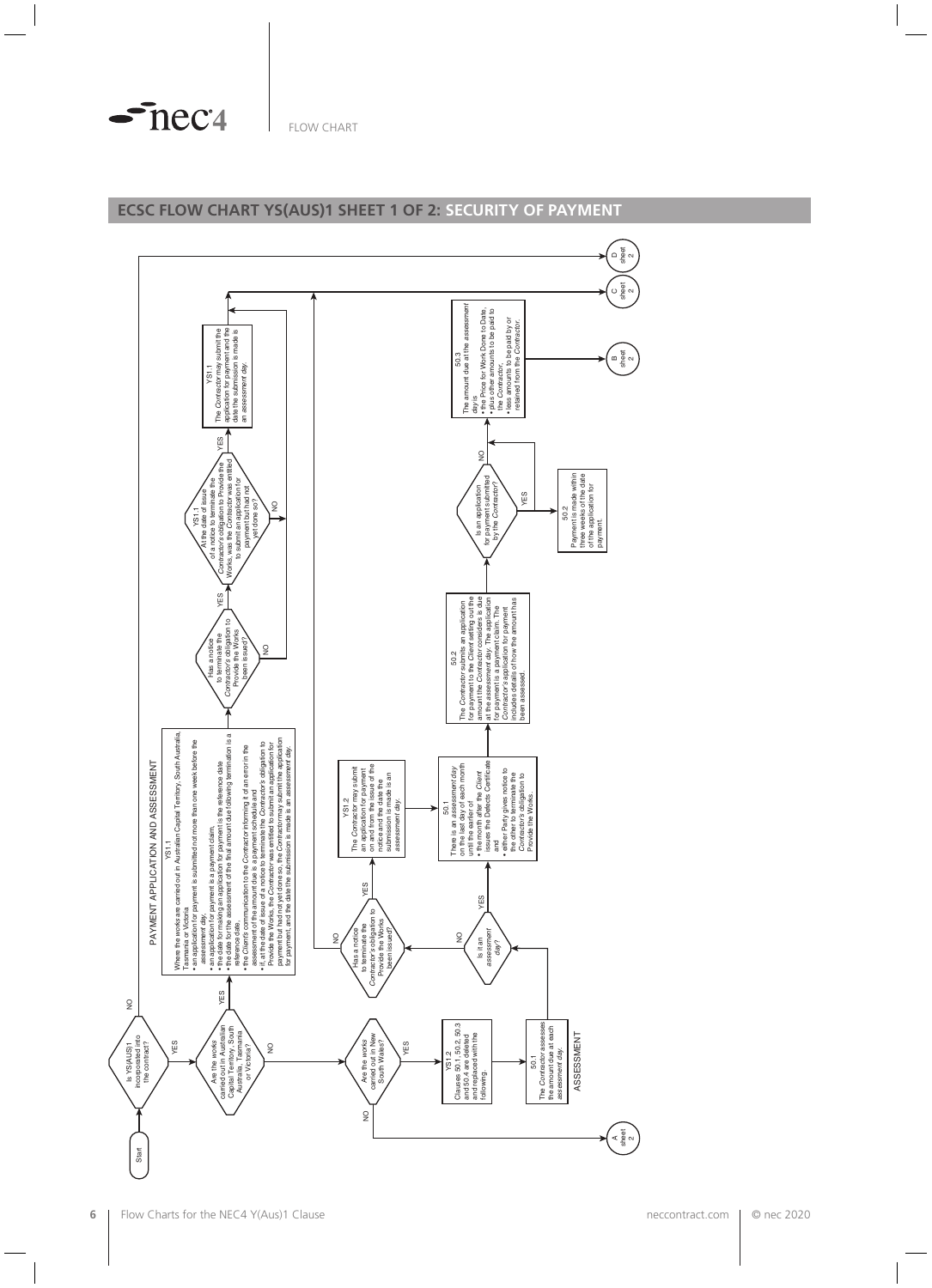



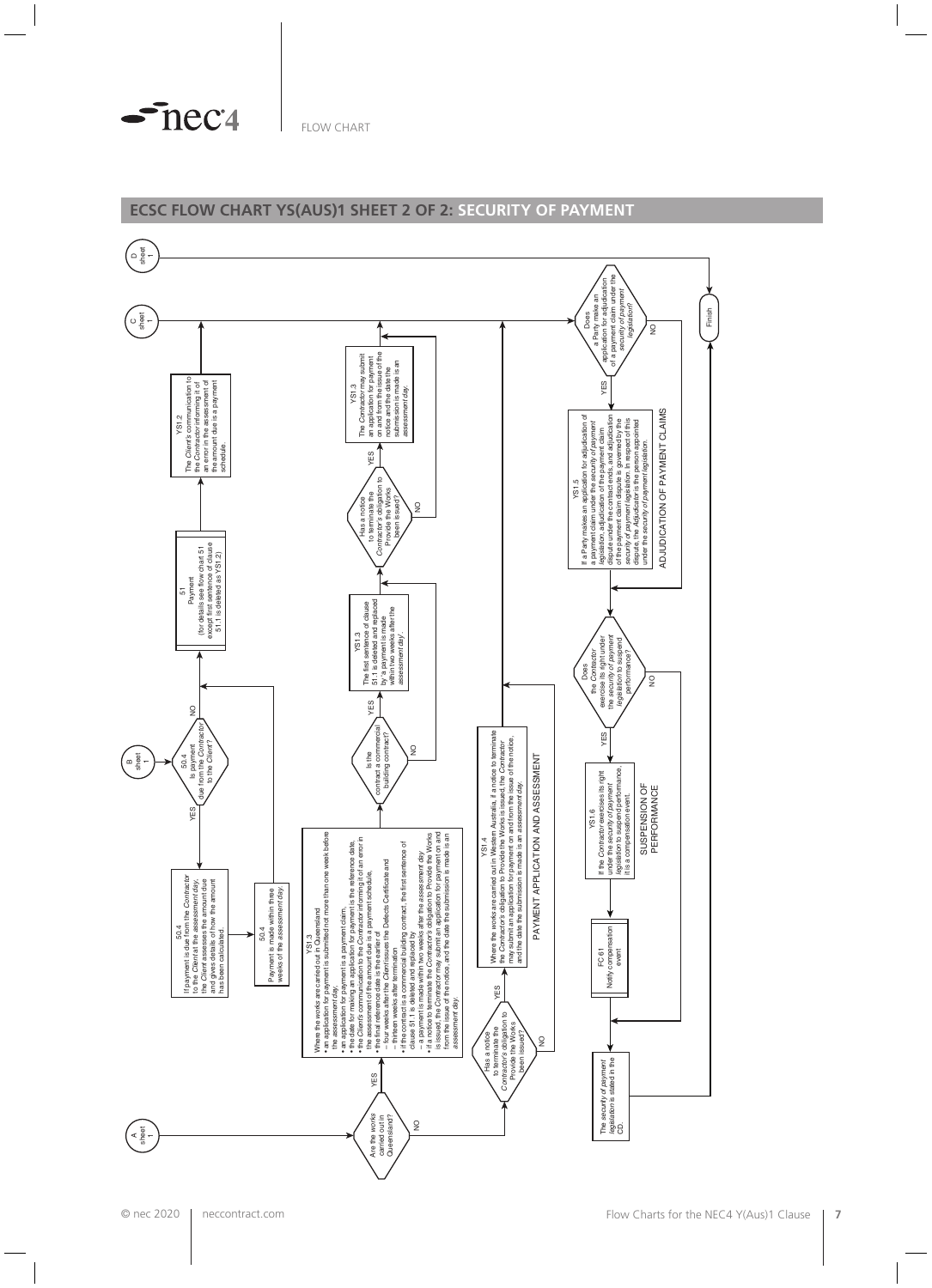$\sim$ nec<sup>4</sup>

#### **PSC FLOW CHART Y(AUS)1 SHEET 1 OF 2: SECURITY OF PAYMENT**

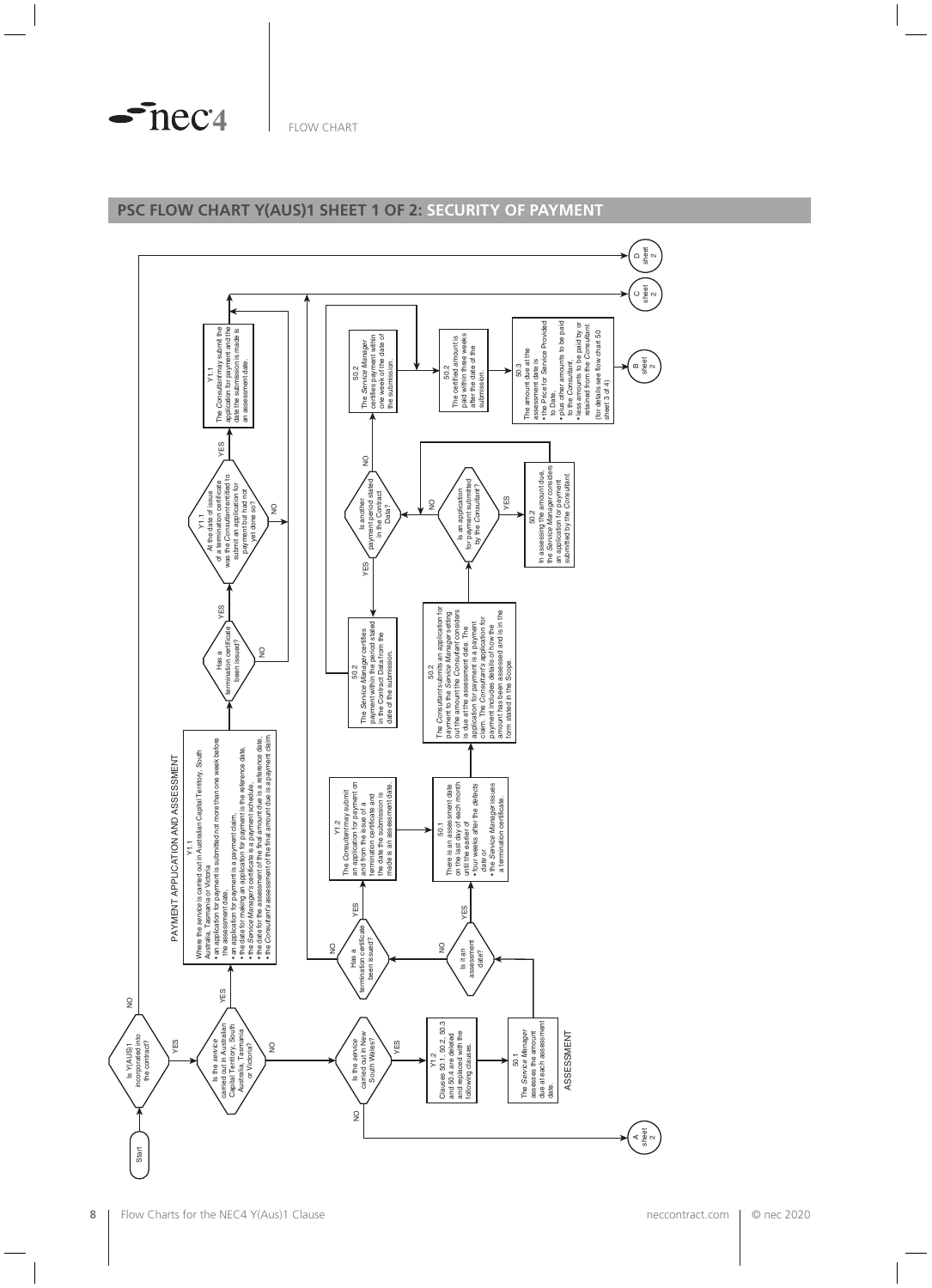

#### **PSC FLOW CHART Y(AUS)1 SHEET 2 OF 2: SECURITY OF PAYMENT**

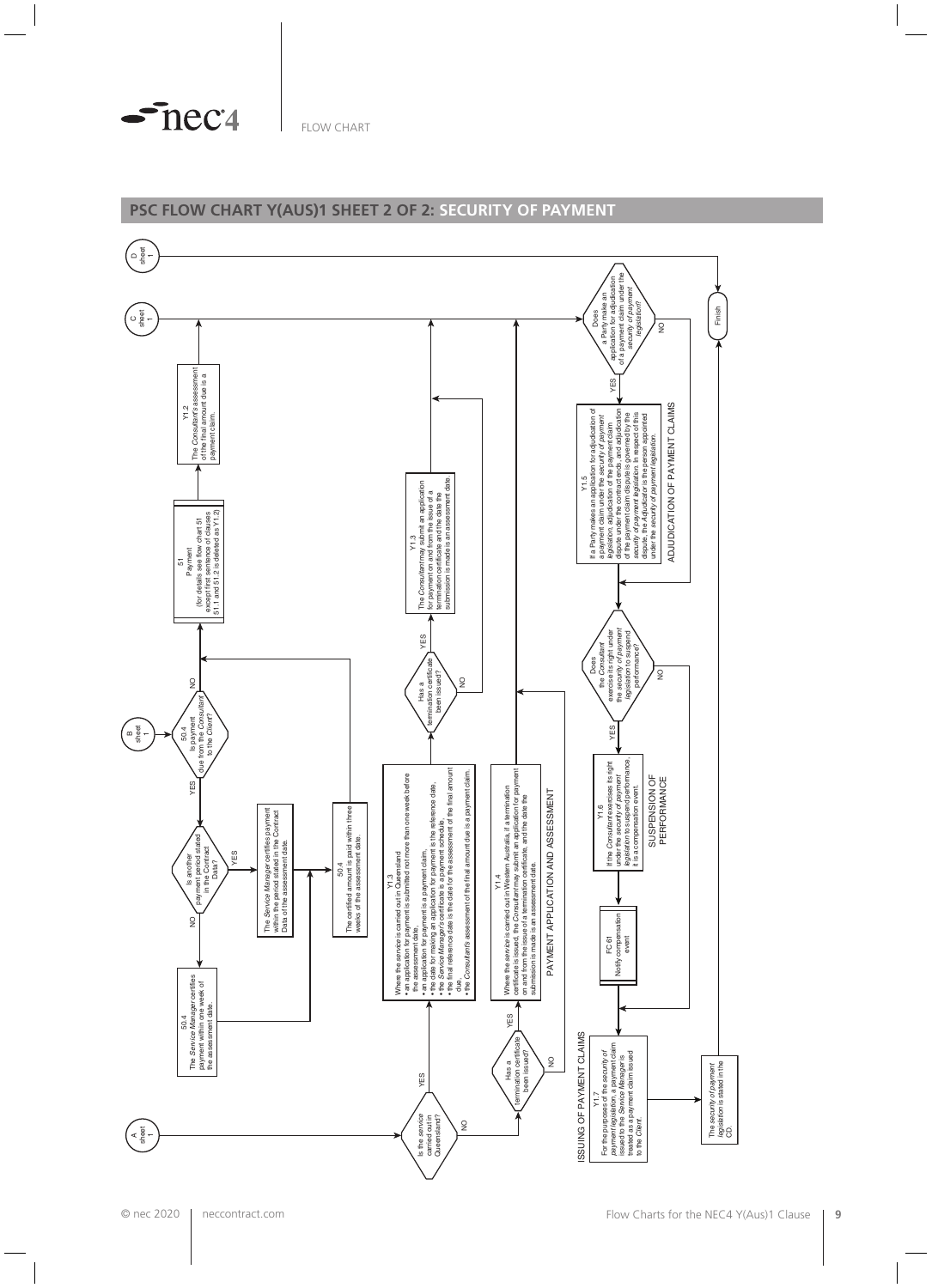$\sim$ nec<sup>4</sup>

#### **PSSC FLOW CHART YS(AUS)1 SHEET 1 OF 2: SECURITY OF PAYMENT**

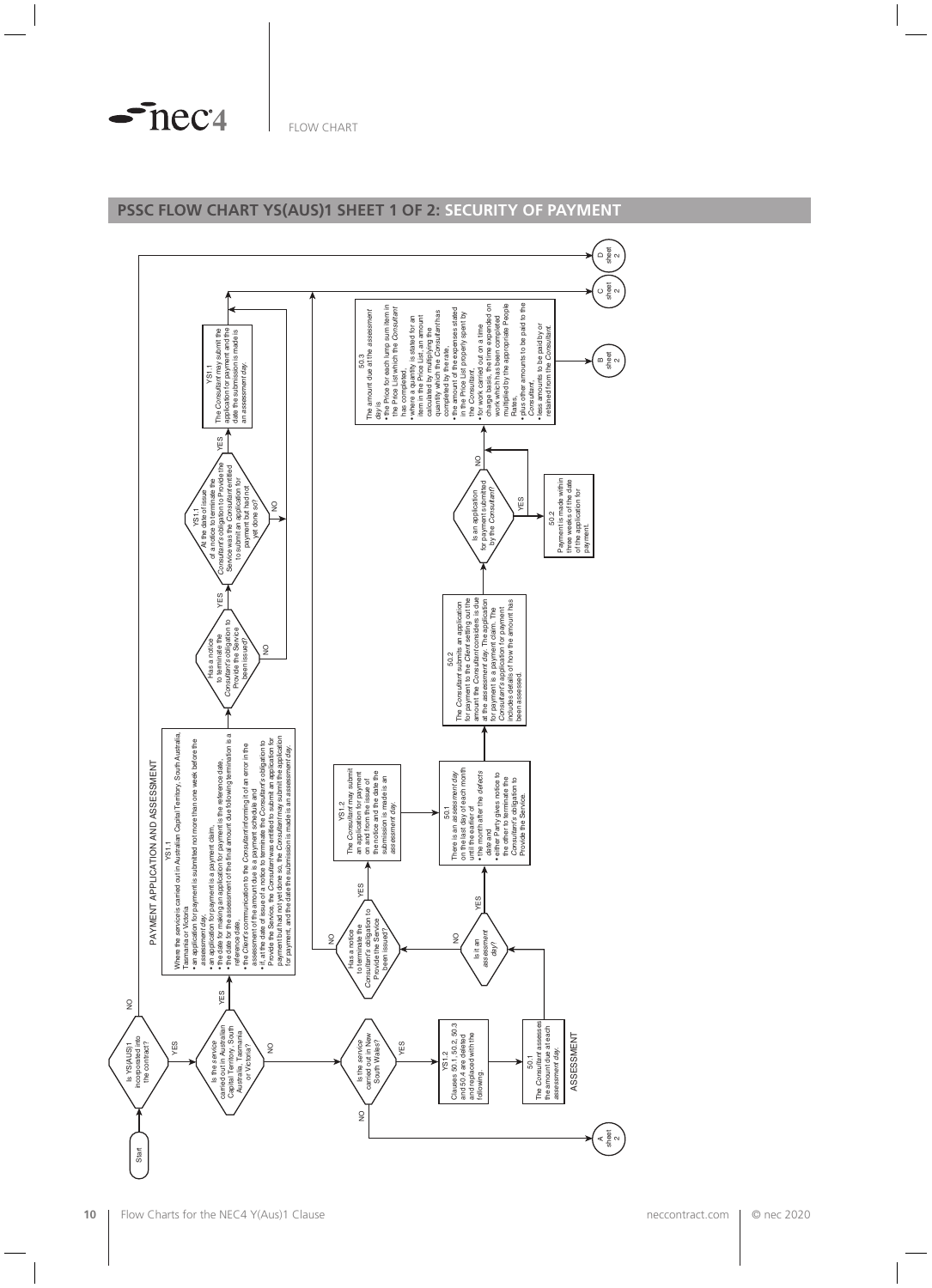

#### **PSSC FLOW CHART YS(AUS)1 SHEET 2 OF 2: SECURITY OF PAYMENT**

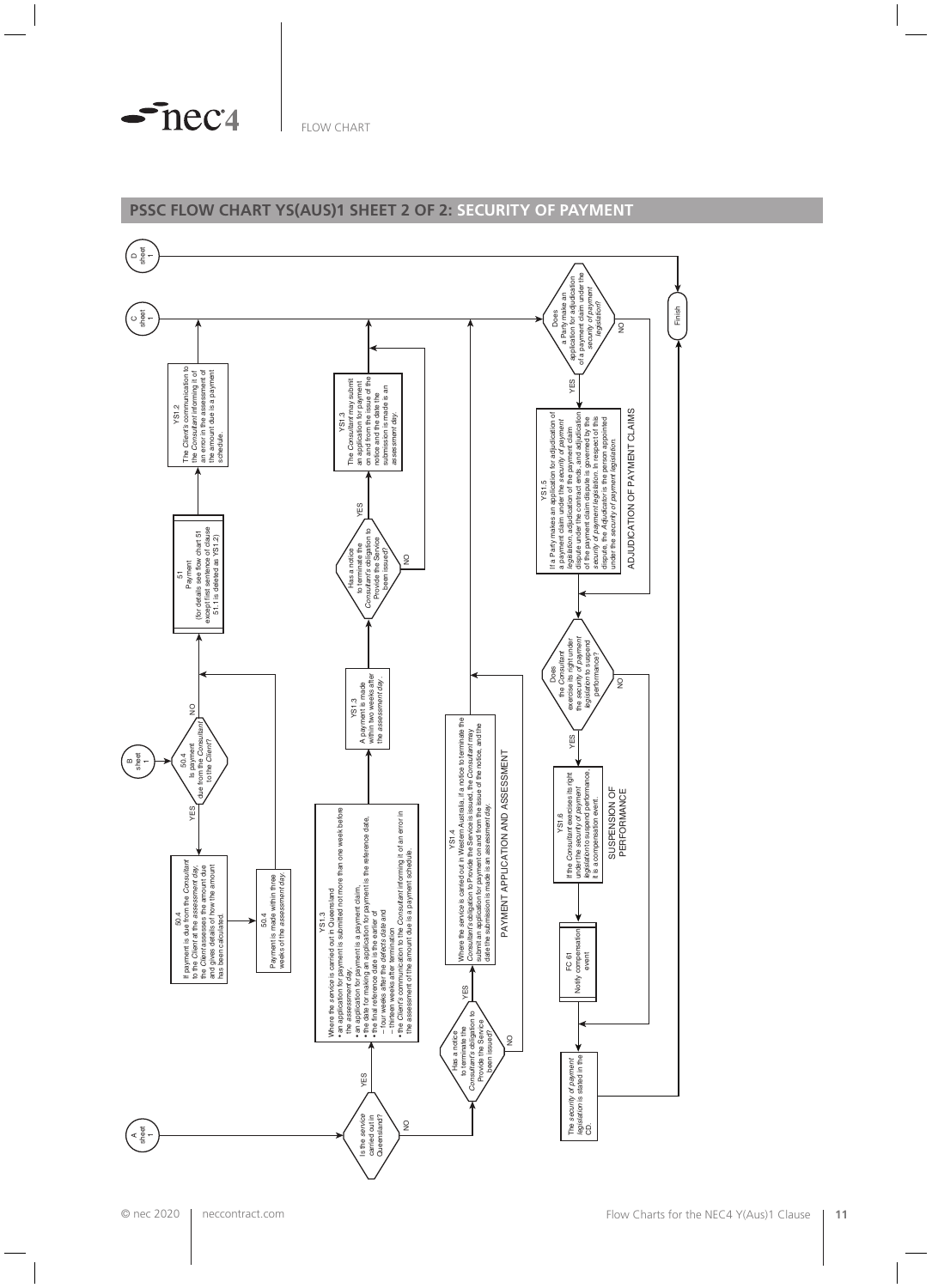$\sim$ nec<sup>4</sup>

#### **SC FLOW CHART Y(AUS)1 SHEET 1 OF 2: SECURITY OF PAYMENT**

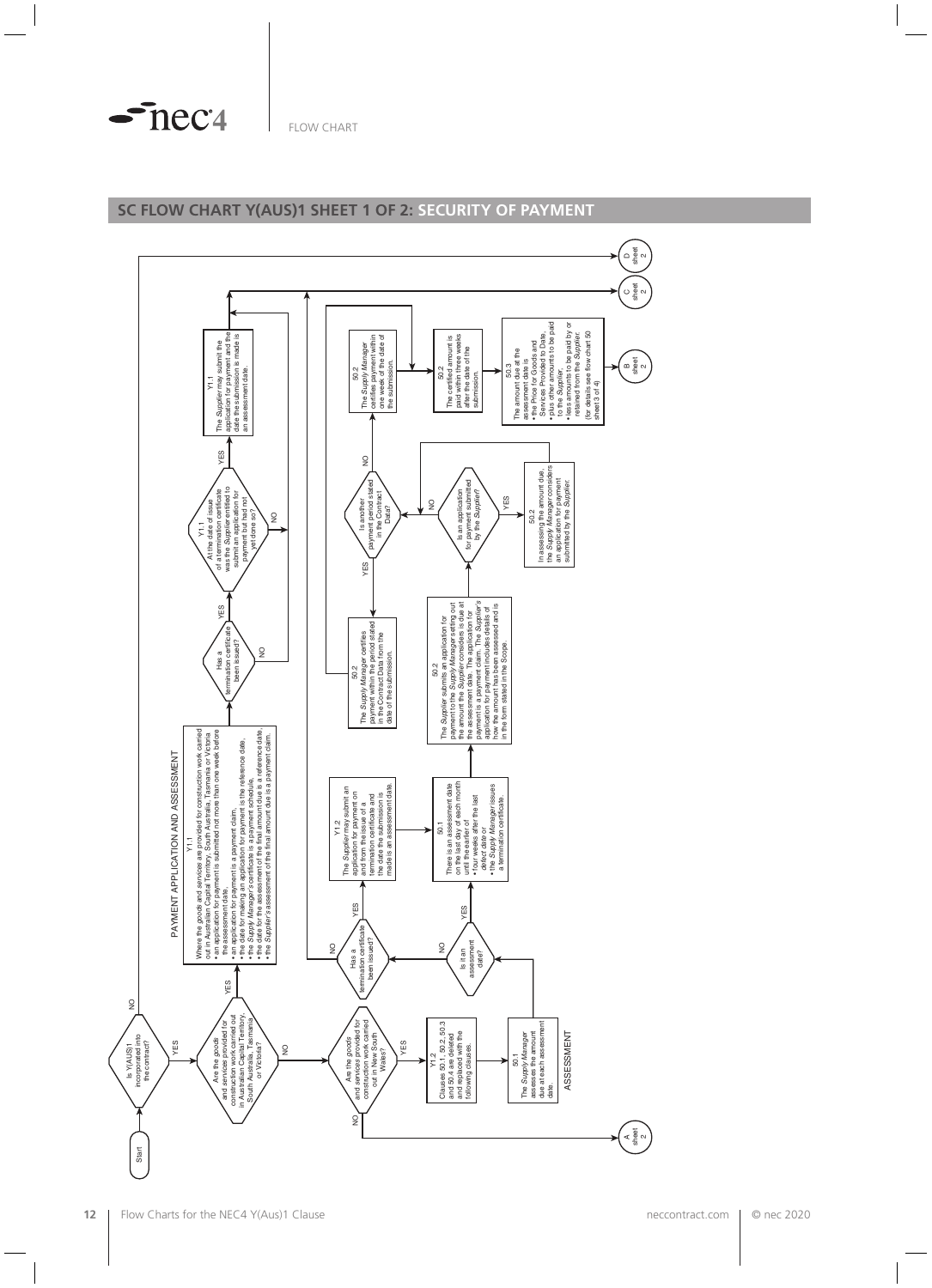

#### **SC FLOW CHART Y(AUS)1 SHEET 2 OF 2: SECURITY OF PAYMENT**

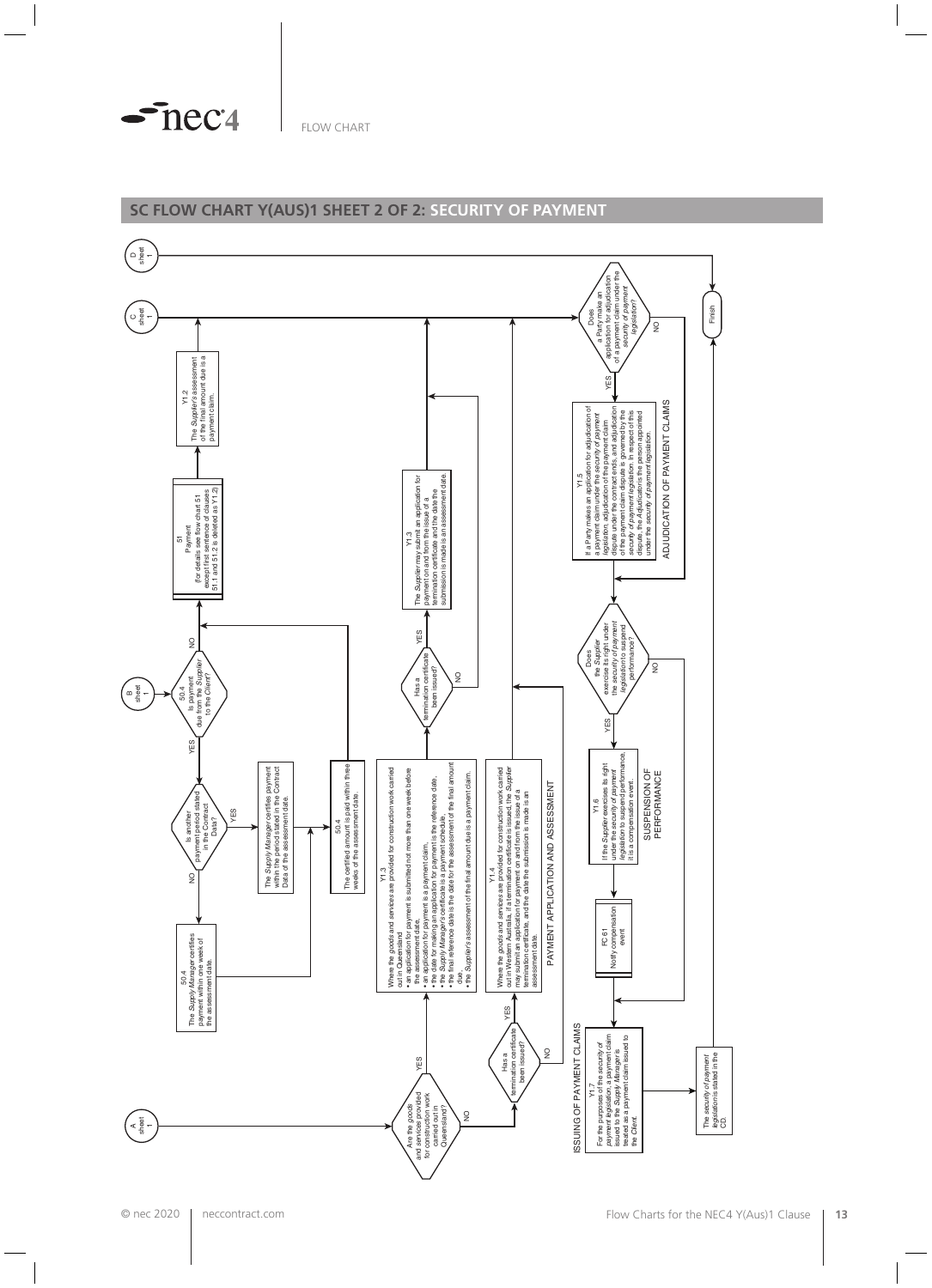$\sim$ nec<sup>4</sup>

#### **SSC FLOW CHART YS(AUS)1 SHEET 1 OF 2: SECURITY OF PAYMENT**

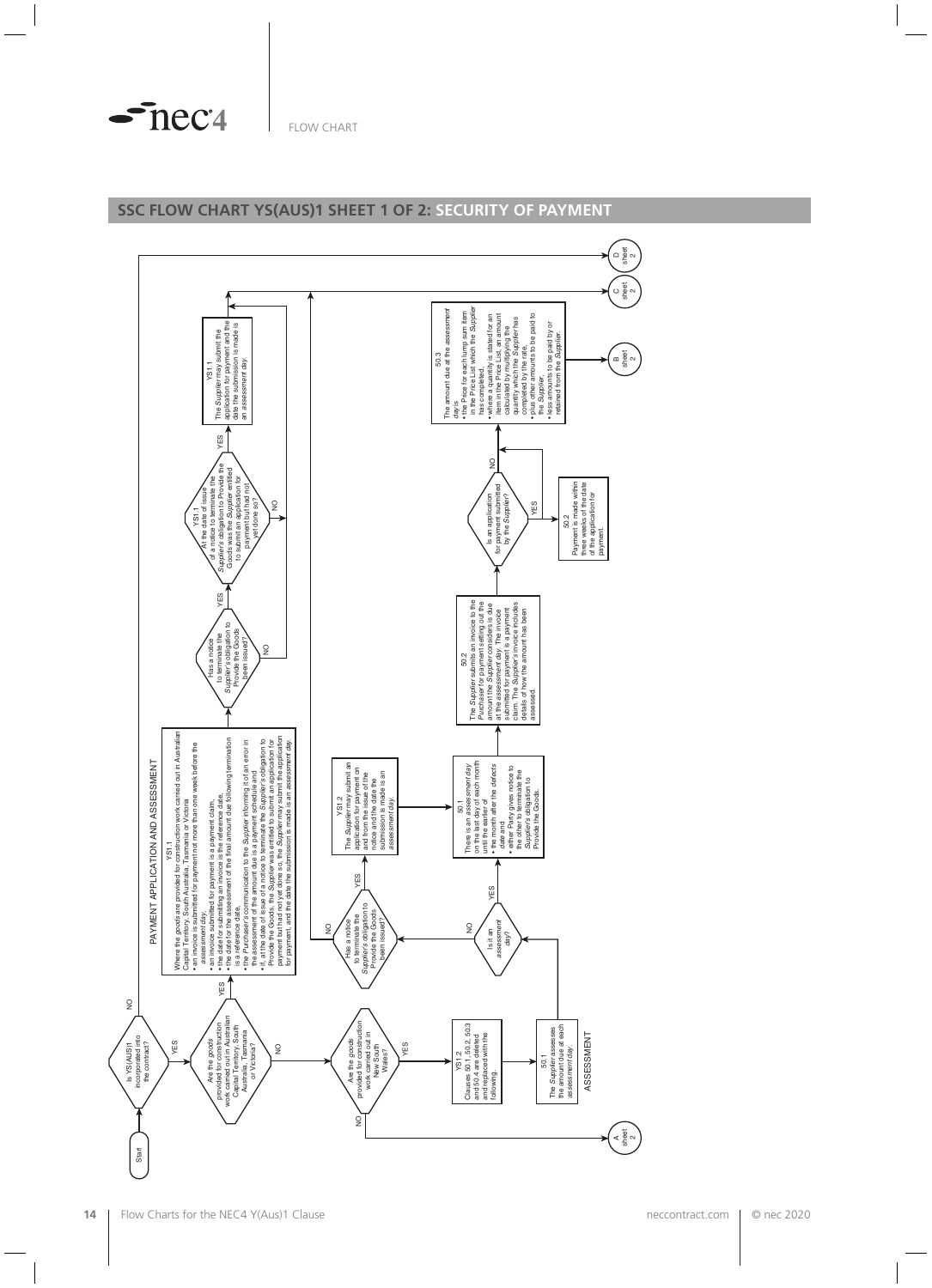



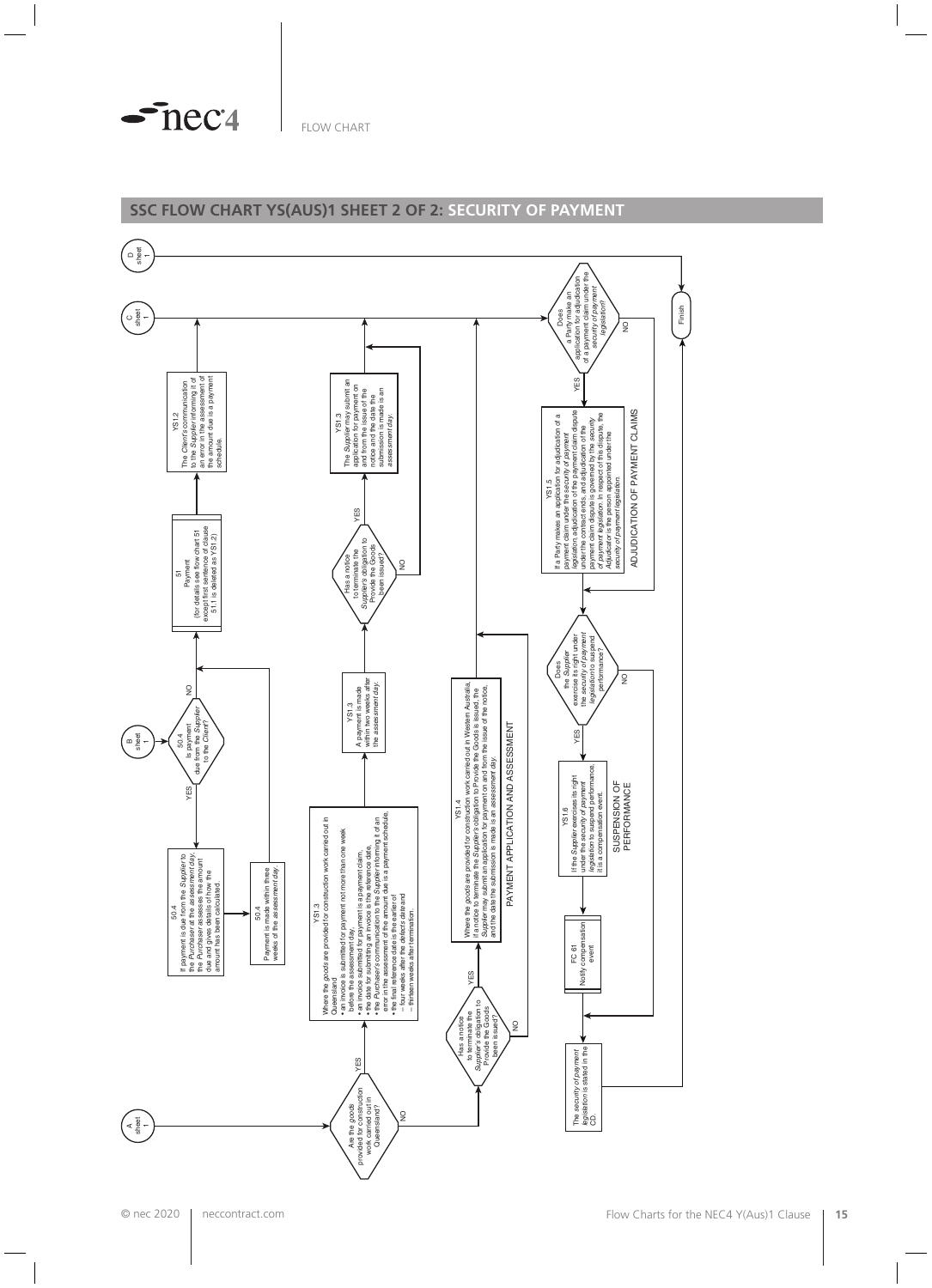$\sim$ nec<sup>4</sup>

#### **TSC FLOW CHART Y(AUS)1 SHEET 1 OF 2: SECURITY OF PAYMENT**

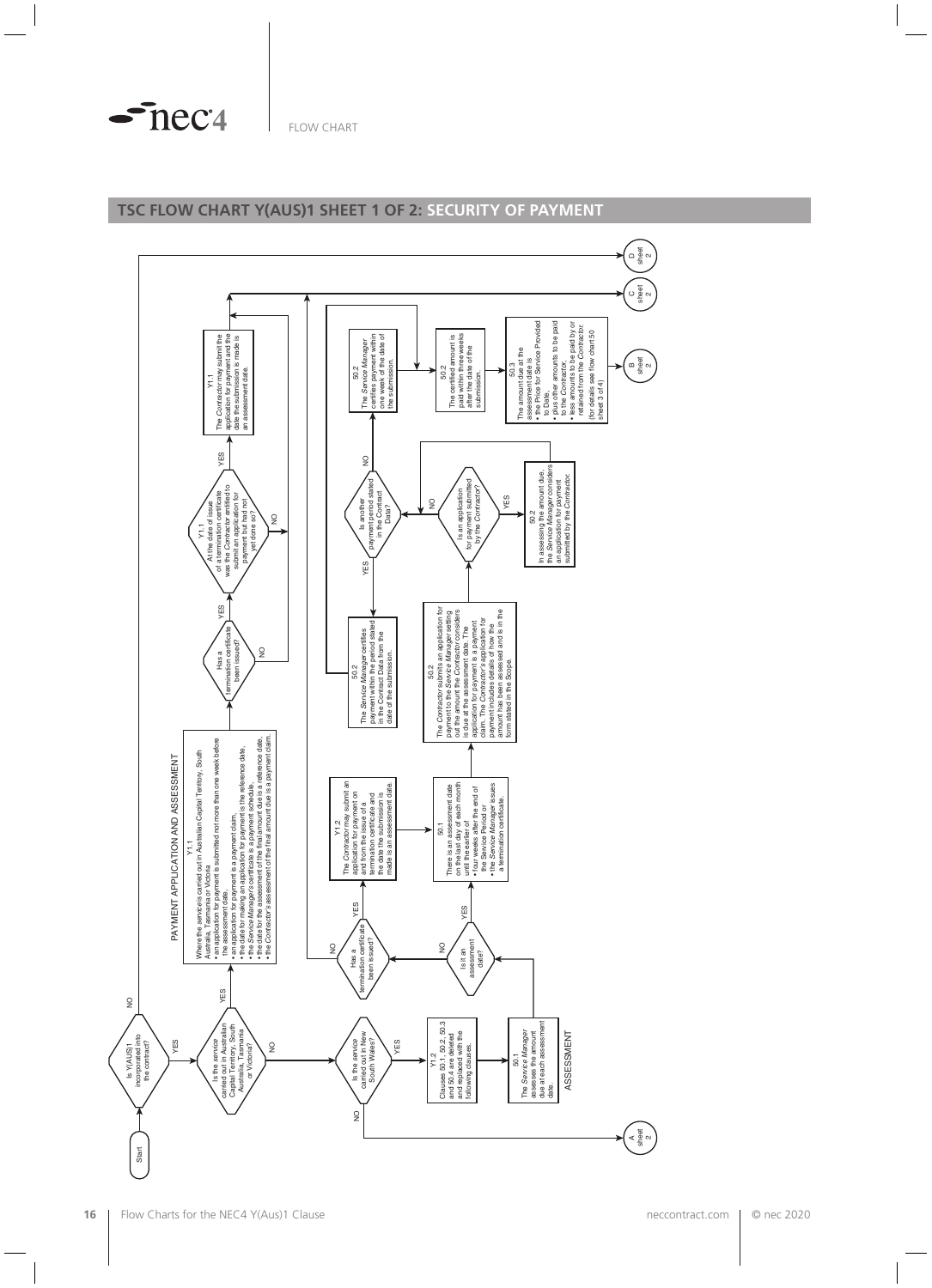

#### **TSC FLOW CHART Y(AUS)1 SHEET 2 OF 2: SECURITY OF PAYMENT**

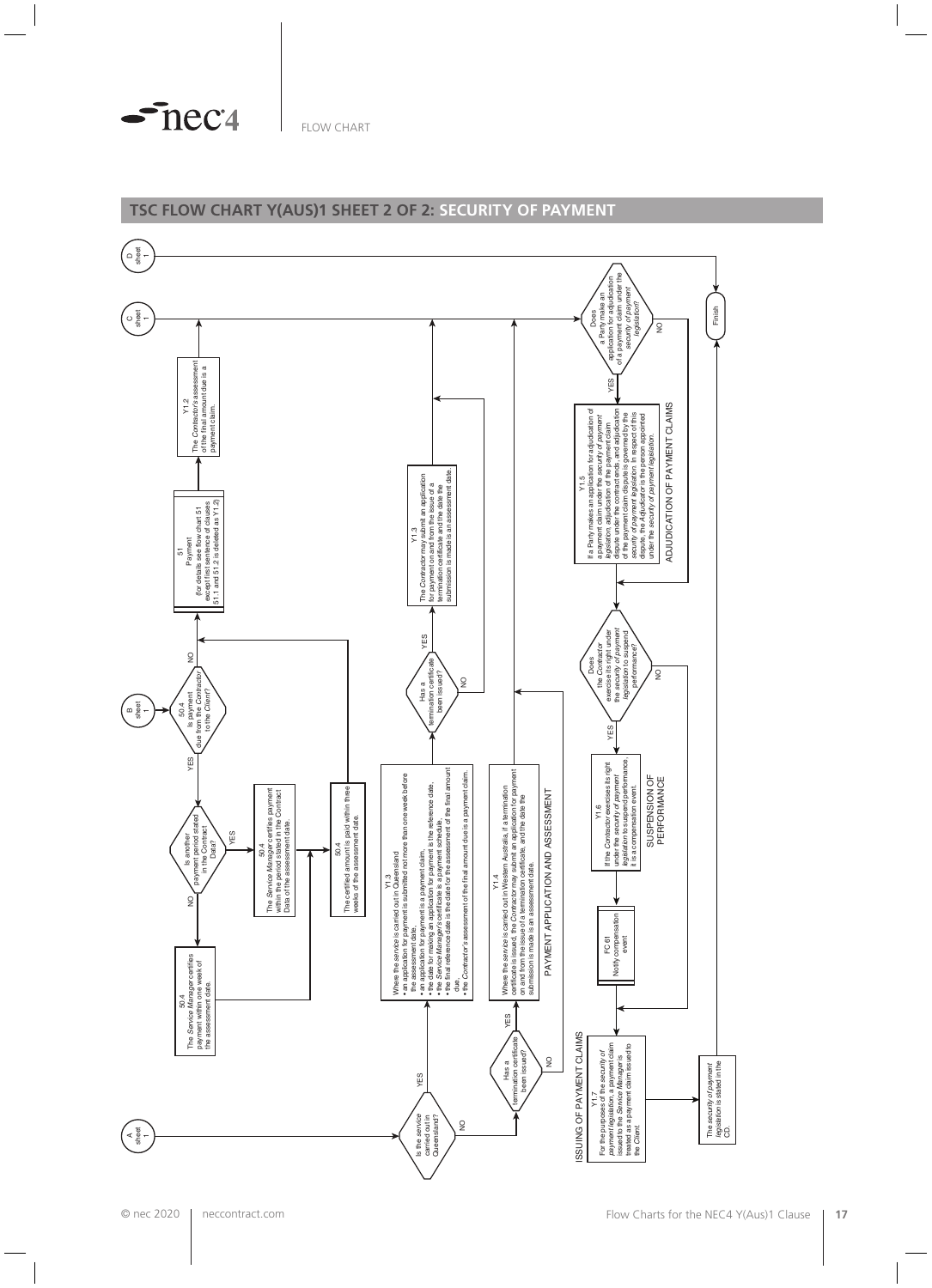$\sim$ nec<sup>4</sup>

#### **TSSC FLOW CHART YS(AUS) SHEET 1 OF 2 1: SECURITY OF PAYMENT**